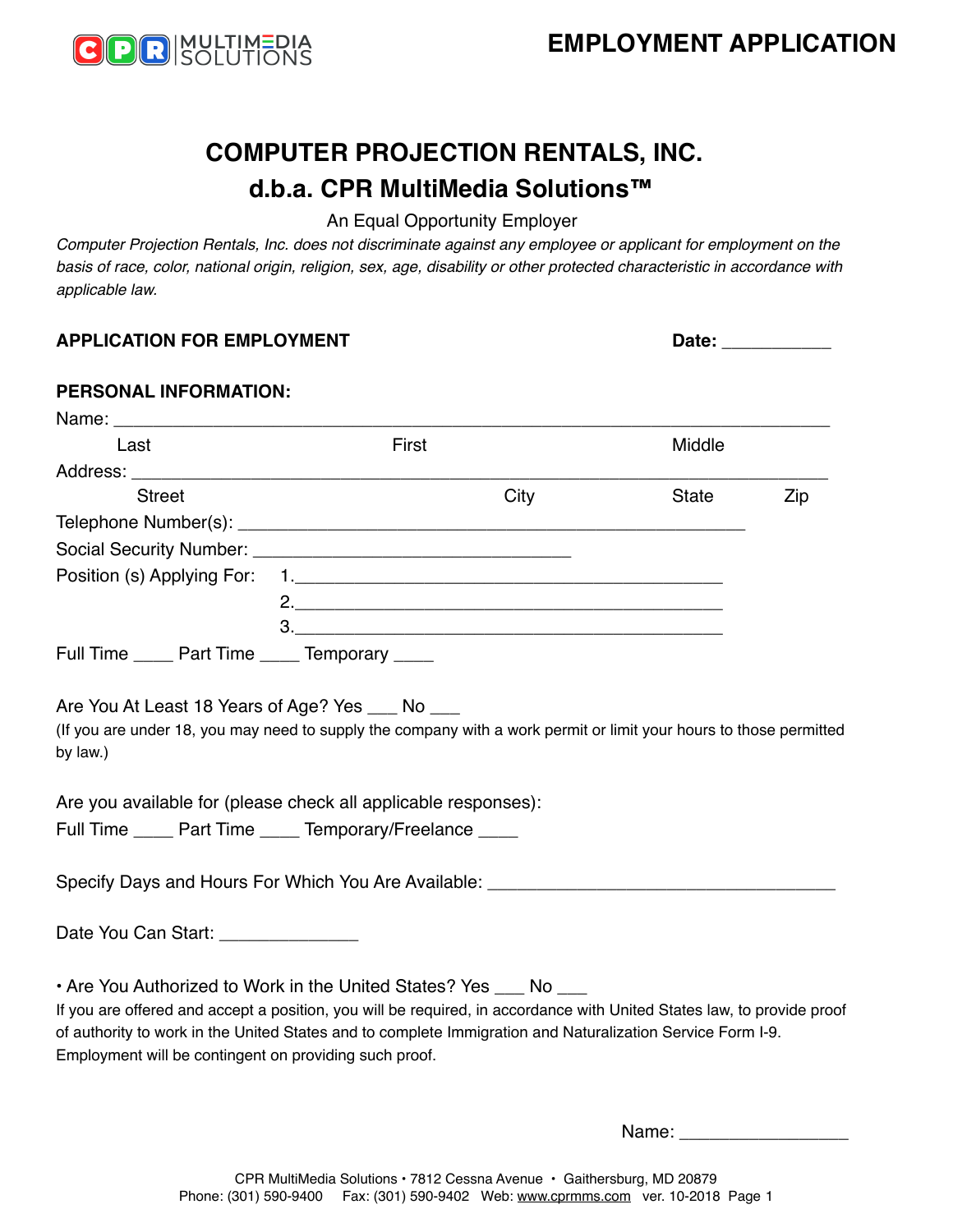## **EMPLOYMENT APPLICATION**



• Have you ever been convicted of or plead guilty to a criminal offense that has not been expunged from your record? Yes \_\_ No \_\_

If yes, please list the nature of the offense, the date (s) of the offense and the date (s) of final disposition and the sentence imposed (A conviction does not necessarily mean you will not be considered or cannot be employed):

\_\_\_\_\_\_\_\_\_\_\_\_\_\_\_\_\_\_\_\_\_\_\_\_\_\_\_\_\_\_\_\_\_\_\_\_\_\_\_\_\_\_\_\_\_\_\_\_\_\_\_\_\_\_\_\_\_\_\_\_\_\_\_\_\_\_\_\_\_\_\_\_\_\_\_\_\_\_\_ \_\_\_\_\_\_\_\_\_\_\_\_\_\_\_\_\_\_\_\_\_\_\_\_\_\_\_\_\_\_\_\_\_\_\_\_\_\_\_\_\_\_\_\_\_\_\_\_\_\_\_\_\_\_\_\_\_\_\_\_\_\_\_\_\_\_\_\_\_\_\_\_\_\_\_\_\_\_\_ \_\_\_\_\_\_\_\_\_\_\_\_\_\_\_\_\_\_\_\_\_\_\_\_\_\_\_\_\_\_\_\_\_\_\_\_\_\_\_\_\_\_\_\_\_\_\_\_\_\_\_\_\_\_\_\_\_\_\_\_\_\_\_\_\_\_\_\_\_\_\_\_\_\_\_\_\_\_\_

| . Are you Currently Employed? |  |
|-------------------------------|--|
|                               |  |

|  |  |  |  |  | If So, May We Contact Your Present Employer? Yes |  |  |
|--|--|--|--|--|--------------------------------------------------|--|--|
|--|--|--|--|--|--------------------------------------------------|--|--|

### **EMPLOYMENT HISTORY**:

|                                                    | (You may attach current resume in lieu of completing this section.) |  |
|----------------------------------------------------|---------------------------------------------------------------------|--|
| Start With Your Current or Most Recent Employment. |                                                                     |  |
|                                                    |                                                                     |  |
|                                                    |                                                                     |  |
|                                                    |                                                                     |  |
|                                                    |                                                                     |  |
|                                                    |                                                                     |  |
|                                                    |                                                                     |  |
|                                                    |                                                                     |  |
|                                                    |                                                                     |  |
|                                                    |                                                                     |  |
|                                                    |                                                                     |  |
|                                                    |                                                                     |  |
|                                                    |                                                                     |  |
|                                                    |                                                                     |  |
|                                                    |                                                                     |  |
|                                                    |                                                                     |  |
|                                                    |                                                                     |  |
|                                                    |                                                                     |  |
|                                                    |                                                                     |  |
|                                                    |                                                                     |  |
|                                                    |                                                                     |  |
|                                                    |                                                                     |  |

Name: \_\_\_\_\_\_\_\_\_\_\_\_\_\_\_\_\_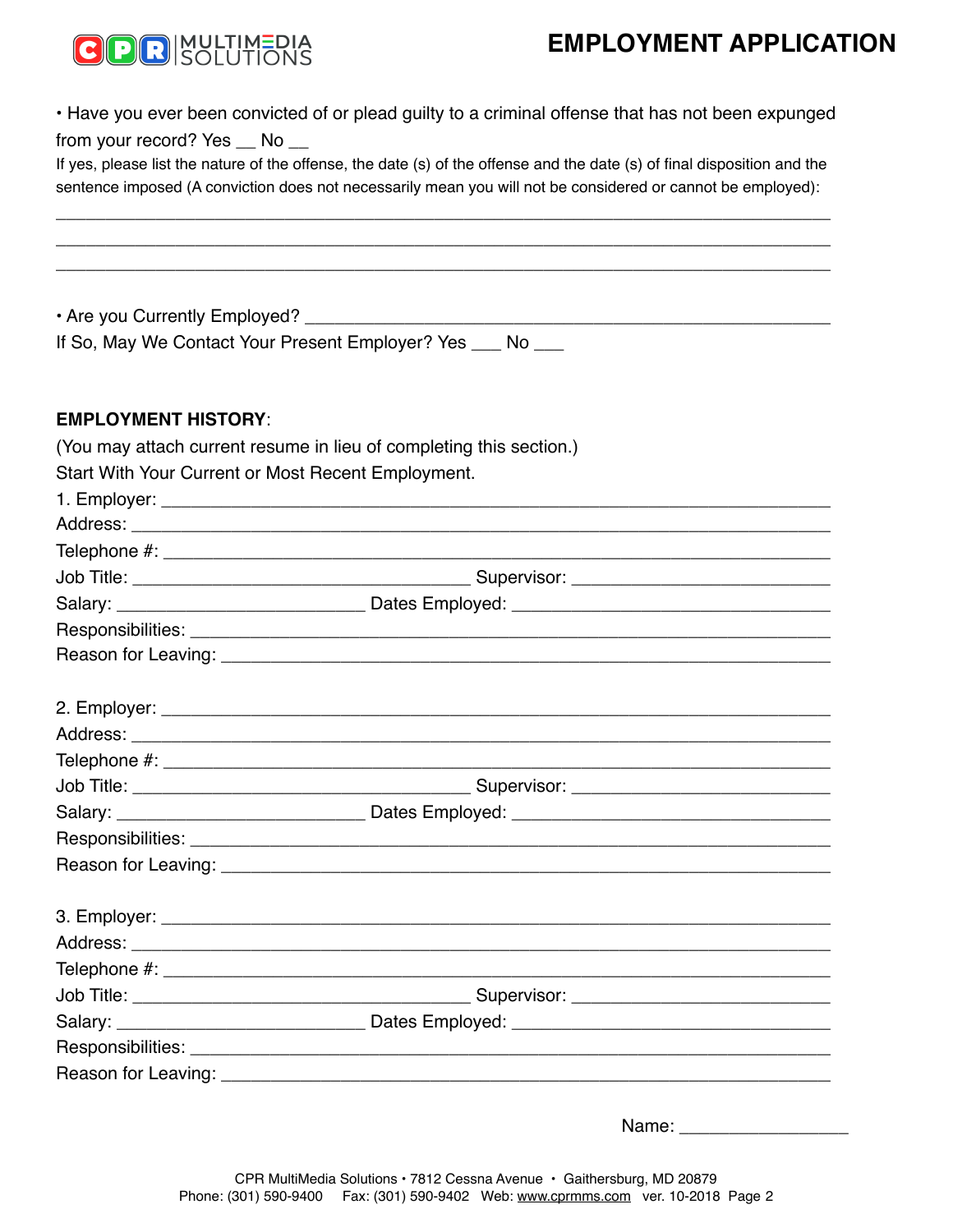## **EMPLOYMENT APPLICATION**



(If you need additional space, please continue on a separate sheet of paper.)

• Have you worked under a different name for any of these employers?

 $Yes$  No  $\_\_$ 

If yes, please identify the employer and state the name worked under:

#### **EDUCATION:**

| 1. Post-Graduate:            |  |  |
|------------------------------|--|--|
|                              |  |  |
|                              |  |  |
|                              |  |  |
|                              |  |  |
| Name: ______________________ |  |  |
|                              |  |  |
| 2. College:                  |  |  |
|                              |  |  |
|                              |  |  |
|                              |  |  |
|                              |  |  |
|                              |  |  |

Name: \_\_\_\_\_\_\_\_\_\_\_\_\_\_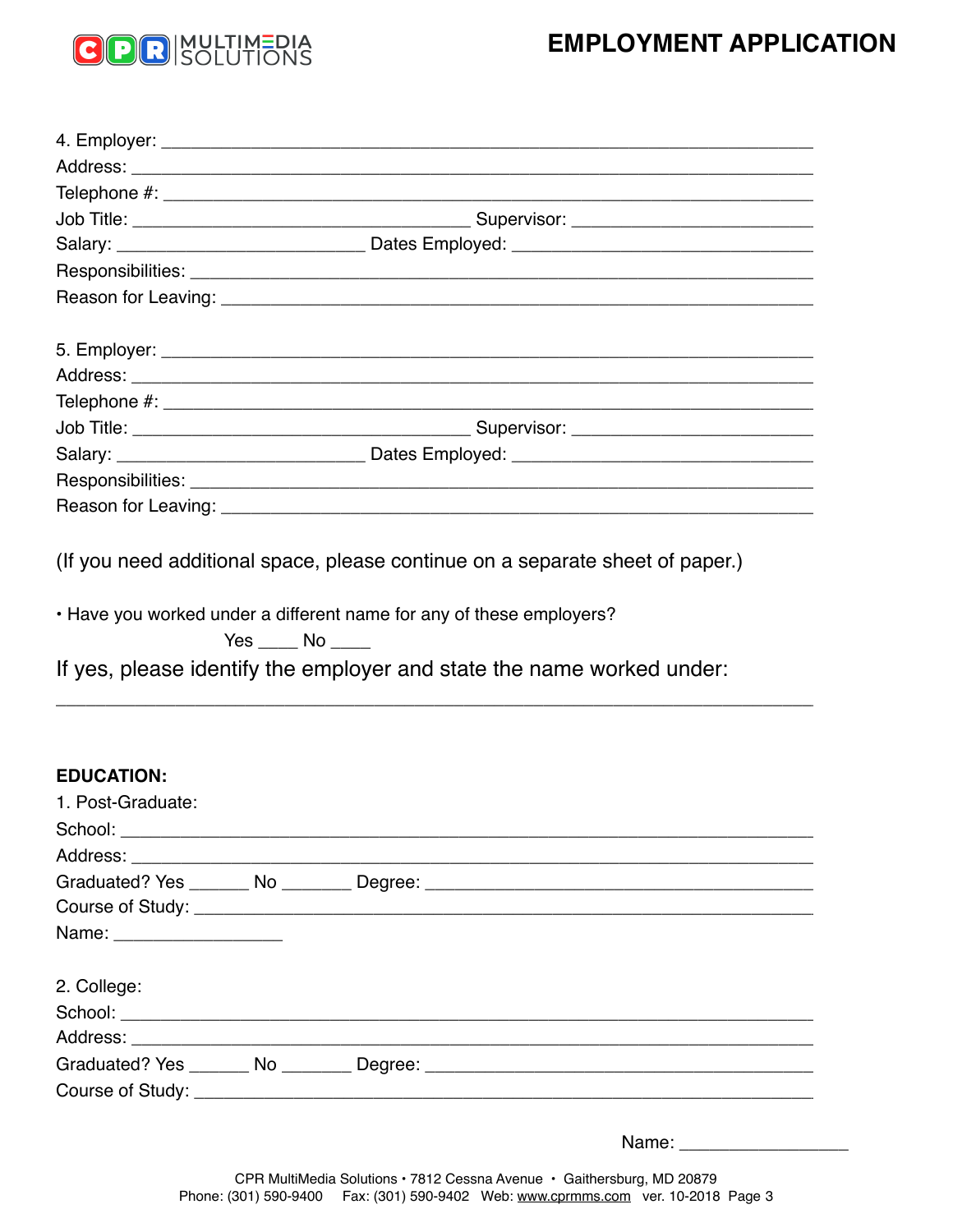## **EMPLOYMENT APPLICATION**



| 3. High School:                                                                                                                                                                                                                |         |  |
|--------------------------------------------------------------------------------------------------------------------------------------------------------------------------------------------------------------------------------|---------|--|
| School: Analysis and the second second second second second second second second second second second second second second second second second second second second second second second second second second second second s |         |  |
| Address:                                                                                                                                                                                                                       |         |  |
| Graduated? Yes ________ No                                                                                                                                                                                                     | Degree: |  |
| Course of Study: <u>Course of Study:</u>                                                                                                                                                                                       |         |  |

• Relevant Experience, Education and Skills. Please list or describe any experience, education and/ or skills that you believe are relevant to the position (s) applied for and would like to have considered:

If you need additional space, please continue on a separate sheet of paper)

\_\_\_\_\_\_\_\_\_\_\_\_\_\_\_\_\_\_\_\_\_\_\_\_\_\_\_\_\_\_\_\_\_\_\_\_\_\_\_\_\_\_\_\_\_\_\_\_\_\_\_\_\_\_\_\_\_\_\_\_\_\_\_\_\_\_\_\_\_ \_\_\_\_\_\_\_\_\_\_\_\_\_\_\_\_\_\_\_\_\_\_\_\_\_\_\_\_\_\_\_\_\_\_\_\_\_\_\_\_\_\_\_\_\_\_\_\_\_\_\_\_\_\_\_\_\_\_\_\_\_\_\_\_\_\_\_\_\_ \_\_\_\_\_\_\_\_\_\_\_\_\_\_\_\_\_\_\_\_\_\_\_\_\_\_\_\_\_\_\_\_\_\_\_\_\_\_\_\_\_\_\_\_\_\_\_\_\_\_\_\_\_\_\_\_\_\_\_\_\_\_\_\_\_\_\_\_\_

## **REFERENCES:**

Give The Names of Three Persons Not Related To You Whom You Have Known At Least One Year. (Employment-related contacts are preferred.)

Name: \_\_\_\_\_\_\_\_\_\_\_\_\_\_\_\_\_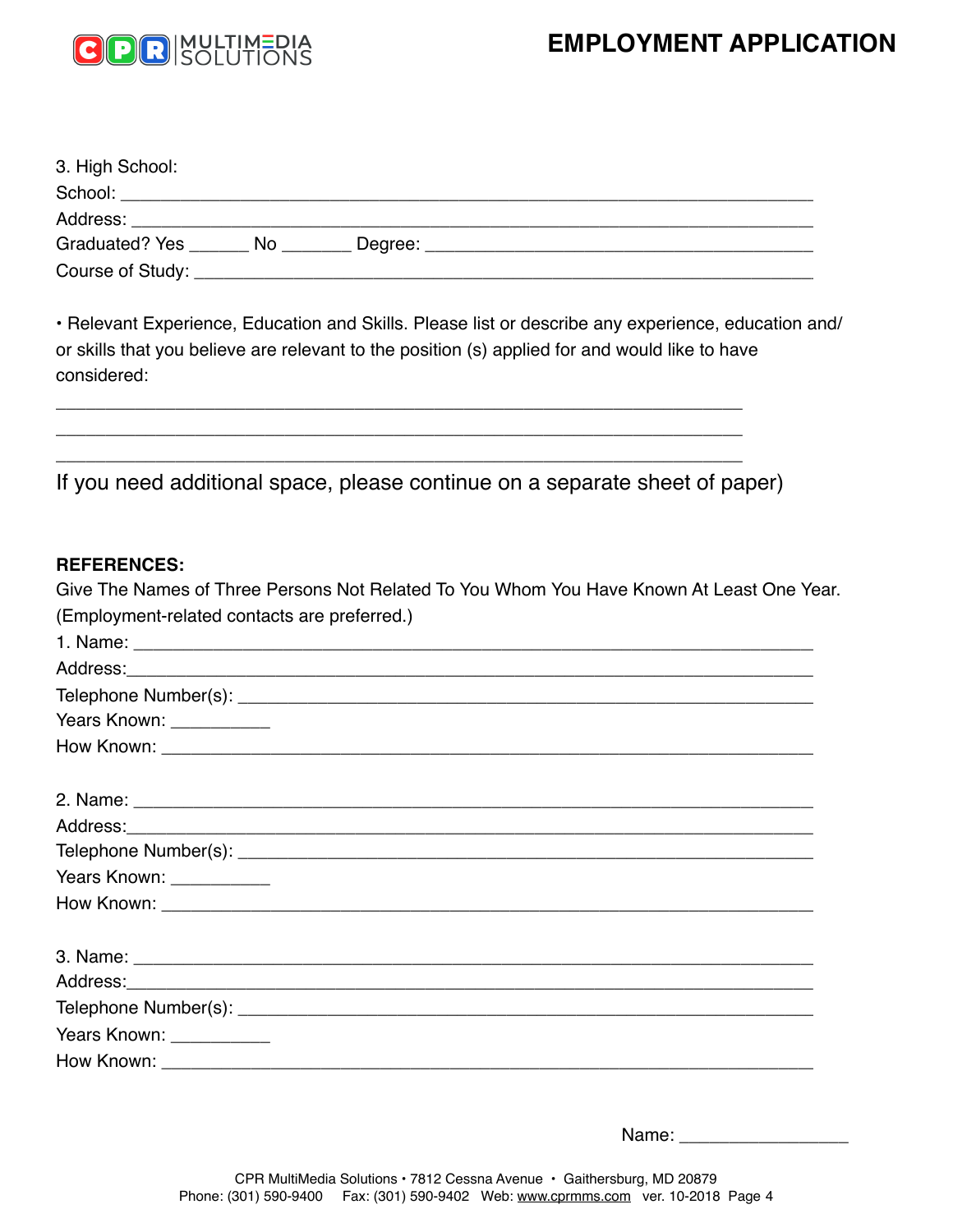

## *PLEASE READ THE FOLLOWING CAREFULLY BEFORE SIGNING THIS APPLICATION*

## **NOTIFICATION TO JOB APPLICANTS OF DRUG AND ALCOHOL TESTING**

It is the policy of Computer Projection Rentals, Inc. (the "Company") to maintain a safe, healthy and productive work environment for all its employees, to provide outstanding service to its customers, and to maintain the integrity and security of its facilities and property.

To help achieve these goals, the Company requires that every employee be free of alcohol and drug abuse. An offer of employment may be conditioned on the applicant taking and passing a test for the presence of controlled or illegal substances and/or alcohol.

## **AUTHORIZATION TO INVESTIGATE STATEMENTS; FALSE STATEMENTS**

I authorize the Company to investigate all statements in this Application for Employment and to secure any necessary information from all employers, references, and academic institutions. I HEREBY RELEASE ALL OF THOSE EMPLOYERS, REFERENCES, ACADEMIC INSTITUTIONS, AND THE COMPANY FROM ANY AND ALL LIABILITY ARISING FROM THEIR GIVING OR RECEIVING INFORMATION ABOUT MY EMPLOYMENT, ACADEMIC CREDENTIALS, QUALIFICATIONS AND/OR SUITABILITY FOR EMPLOYMENT WITH THE COMPANY. I understand that any offer of employment is contingent upon a satisfactory evaluation of my employment history and references.

I hereby certify that all information provided in this Application for Employment is true and correct. I understand that any false or misleading statements contained in this Application for Employment or otherwise made by me to the Company will be sufficient cause for rejection of my application if the Company has not employed me or for immediate dismissal if the Company has employed me.

### **COMPANY POLICIES; NO CONTRACT; AT-WILL EMPLOYMENT**

In the event of my employment by the company, I will comply with all rules, regulations and policies of the company.

I understand that nothing in this Application for Employment, in the Company's policy statements or personnel guidelines (whether in a policy manual or elsewhere and whether written or oral), or in my communications with any Company employee is intended to, and does not, create a contract (employment or otherwise) between the Company and me. I further understand that the Company has and reserves the right to modify its policies at any time with or without giving any notice or such changes. No promises regarding employment have been made to me, and I understand that if any such promise is or has been made it is not binding upon the Company unless it is made in writing and signed by an officer of the Company.

I UNDERSTAND THAT IF AN EMPLOYMENT RELATIONSHIP IS ESTABLISHED, IT IS AN "AT-WILL" RELATIONSHIP, MEANING THAT I HAVE THE RIGHT TO TERMINATE MY EMPLOYMENT AT ANY TIME FOR ANY OR NO REASON, AND THE COMPANY ALSO HAS THE RIGHT TO TERMINATE MY EMPLOYMENT AT ANY TIME FOR ANY OR NO REASON.

Name: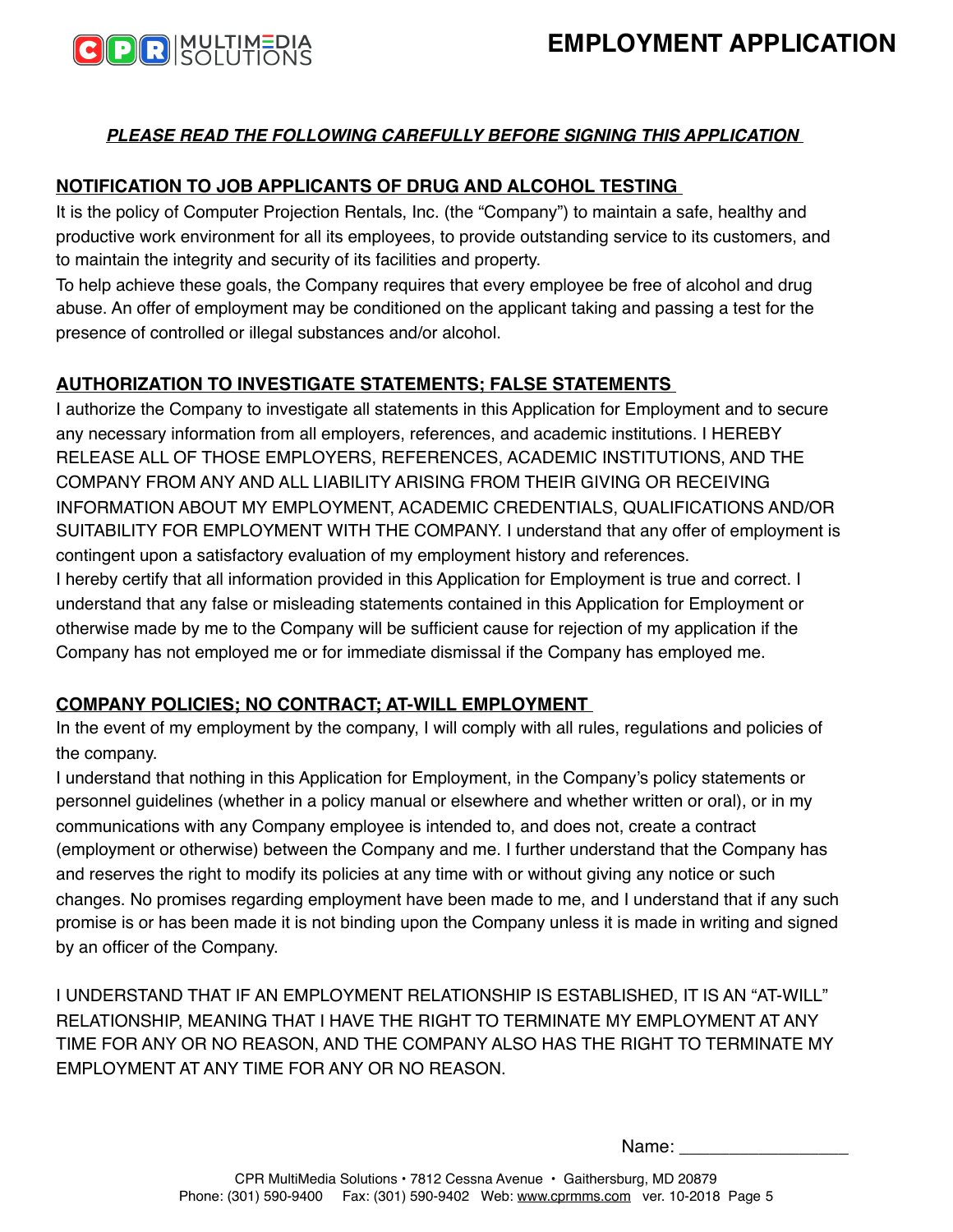



## **CONSIDERATION OF APPLICATION**

I understand that this Application for employment will be considered only for thirty days from the date of my signing, at the conclusion of which time, if I have not been employed by the Company and still wish to be considered for employment, it will be necessary for me to complete and submit a new application.

I hereby acknowledge that I have read and fully understand each of the above sections (Notification to Job Applicants of Drug and Alcohol Testing; Authorization to Investigate Statements; False Statements; Company policies; No Contract; At-Will Employment; and Consideration of Application).

### **LIE DETECTOR NOTICE**

UNDER MARYLAND LAW AN EMPLOYER MAY NOT REQUIRE OR DEMAND AS A CONDITION OF EMPLOYMENT, PROSPECTIVE EMPLOYMENT OR CONTINUED EMPLOYMENT, THAT AN INDIVIDUAL SUBMIT TO OR TAKE A LIE DETECTOR OR SIMILAR TEST. ANY EMPLOYER WHO VIOLATES THIS LAW IS GUILTY OF A MISDEMEANOR AND SUBJECT TO A FINE NOT EXCEEDING \$100.

I hereby acknowledge that I have read and understand the above notice concerning lie detector tests.

| Signature: | ale<br>__ |
|------------|-----------|
|            |           |